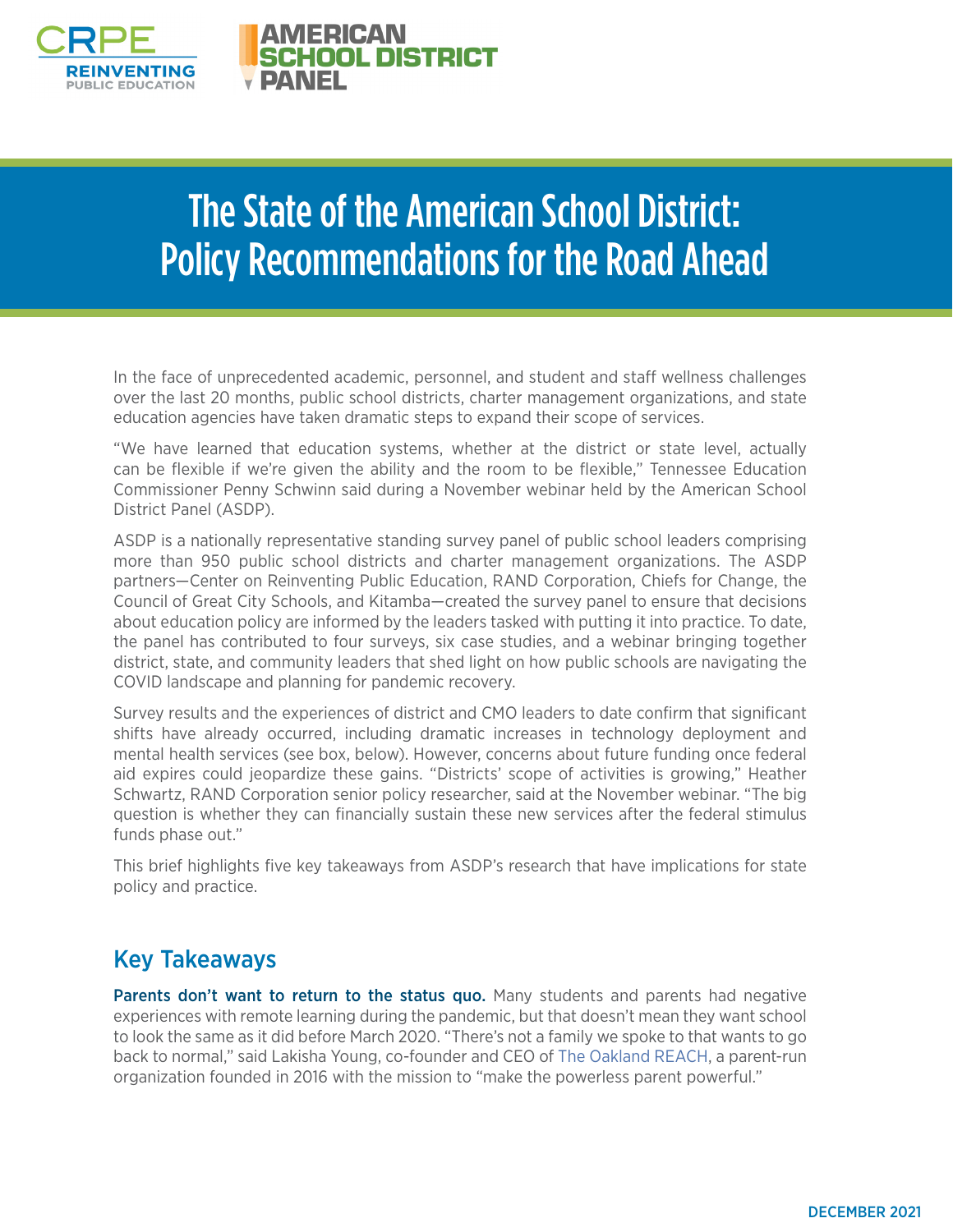A winter 2021 survey of ASDP leaders found that significant numbers of parents have "strongly demanded" changes that include a greater emphasis on social-emotional learning, more frequent communication between teachers and parents (particularly in majority-minority districts), fully remote schooling options, and technology support. Significant numbers of parents in urban districts also want more personalized attention and before- and after-school care.

The current moment presents an important opening for policy shifts that allow schools and districts greater flexibility to meet student and family needs. "I'm excited that we have a conversation in our country the likes of which many of us have been trying to push for years," said Kira Orange Jones, vice president of the Louisiana State Board of Elementary and Secondary Education. "I believe we've come to a moment where people can agree that things need to change, and structures and systems need to be redefined and reinvented, and therefore there's a real opportunity to actually address those things."

## Key Survey Findings, Summer 2021

Short-term funding is driving expansion of staff and services, but many districts anticipate hard times ahead: Most respondents (71 percent) in the summer 2021 survey anticipated net increases in their budgets during the current year, in large part due to federal aid. Most districts plan to increase staff, in many cases to above pre-pandemic levels. But there's a catch: More than one-third of participating districts, and just over half of urban districts, anticipate a funding cliff when federal funding expires.

Pandemic-driven technology shifts have led to lasting changes: The pandemic rapidly accelerated districts' ongoing technology initiatives. The share of districts offering 1:1 initiatives in grades 6-12 doubled from 42 percent to 83 percent and tripled in the elementary grades, from 24 percent to 71 percent. And the share of districts offering permanent, standalone virtual schools increased ninefold, from 3 percent to 26 percent. This shift is most pronounced in urban districts, 48 percent of which are now offering virtual schools, compared to 7 percent before the pandemic. Many districts also have created systems for home-based Internet and technical support.

Districts are trying to address student social and emotional needs. Social-emotional learning and mental health represent the second most significant growth area, behind technology, among participating districts. Seventy percent of surveyed districts are offering mental health programming, with nearly 20 percent adding these services as a response to the pandemic. Surveys also saw growth in trauma-informed practices—now in place in more than half of districts nationwide—and supports such as weekend meal service for students and families.

Academic interventions saw only modest growth. While COVID-related learning loss has been often cited as an issue, few survey participants said they were adding significant funding in academic interventions. However, most districts already offered academic interventions like tutoring before the pandemic, and may have expanded them since.

*Based on a survey of 292 district superintendents or their proxies, conducted in June-July 2021. Responses are weighted to be nationally representative.*

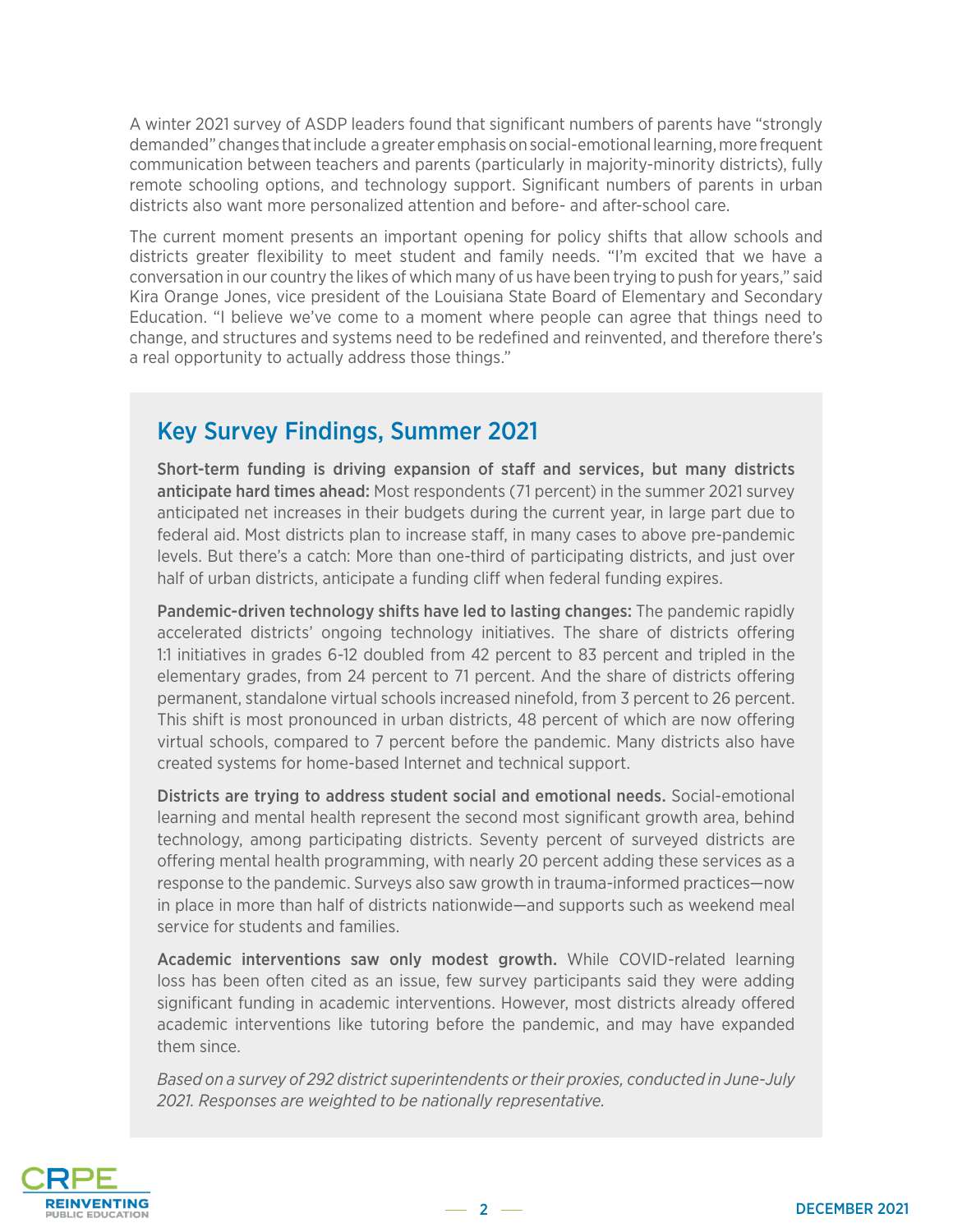Districts need partners to help them meet the growing range of student needs. Even as they expand mental health and other nonacademic supports, schools and districts need meaningful partnerships with community organizations to fully meet student and family needs. District leaders are facing shortages in qualified mental health professionals, and some also rely on community organizations to help them find the students who disappeared during the pandemic and reconnect them with school and supports.

"It sounds nice in soundbites to say we need more SEL, we need more mental health…. The soundbite is not hitting the ground in reality," said Baltimore City Schools CEO Sonja Santelises. "When kids have not been doing school for 20-plus months, [our] dependency on people who know what life looks like outside of school has become more pronounced."

Many districts have historically worked with a wide range of community-based organizations (CBOs), but they also can leverage new kinds of partnerships to coordinate services in more comprehensive ways. In Oklahoma, for example, Tulsa Public Schools partnered with a community organization that offers services outside the school day to develop an extended learning strategy. The [Tulsa City of Learning](https://www.tulsacityoflearning.org/) coordinates the efforts of a wide range of community partners to provide services, including summer and after-school tutoring and engagement activities.

These new or expanded partnerships involve addressing longstanding barriers—both spoken and unspoken. In some cases, it may involve starting from scratch.

"Our families for 18 or so months [during the pandemic] were the teachers and facilitators of our children's education," said Young, whose organization built a parent-led hub of academic and socioeconomic supports for families in spite of state regulations that hindered its efforts. "We need systems to… break out of how they think that CBOs work. We don't work that way anymore. We're ready to take over and partner… it's our babies and our choice."

Sustainable services that supplement district efforts can mitigate the funding cliff. Most districts are using federal aid to increase services during the pandemic, but the so-called funding cliff when COVID-19 aid expires could be all the worse due to enrollment declines and increased hires. State policy can help ensure federal funds are used in sustainable ways: "There's a unique opportunity to infuse a set of catalytic one-time resources into our systems, and yet we recognize that's not going to happen in perpetuity," said Louisiana's Jones.

The unprecedented levels of federal funding represent a "process of incredible opportunity, but incredible responsibility," Nick Simmons, senior advisor to U.S. Education Secretary Miguel Cardona, said during the November webinar. He urged states to supplement federal funding with programming that supports district efforts, as Connecticut did by using state funds to deploy 20,000 student laptops, 50,000 home internet connections, and 50 social workers during the pandemic.

"That collaboration is really important, because it can make 2 plus 2 equal 5," said Simmons, who had previously served as a policy advisor to Connecticut Gov. Ned Lamont.

Likewise, Colorado lawmakers allocated \$9 million in spring 2021 to launch the [I Matter website](https://imattercolorado.org/) to provide youth with mental health screenings, therapy, and referrals to crisis services. The state's office of behavioral health hired 32 mental health providers to staff the program.

Additional federal aid targeted at states and cities also provides an opportunity for intergovernmental efforts centered on community-based organizations. State policymakers can play a role as gatekeepers for this funding by insisting on meaningful input from families—